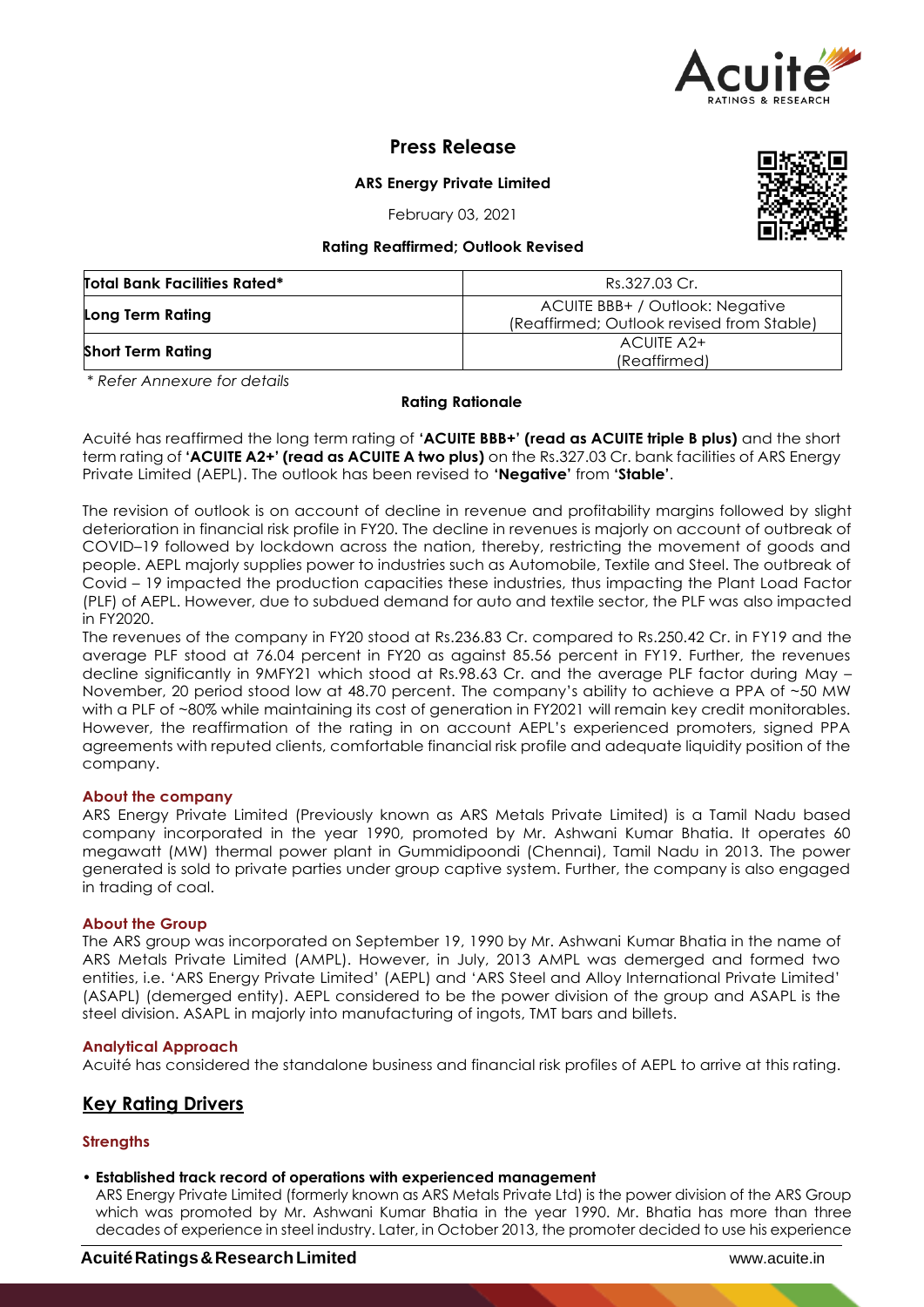

to diversify the business into two divisions i.e. Steel & Power and set up a 60-MW thermal power plant in the same year. This led to demerger of its steel division and name of the company ARS Metals Private Ltd was changed to ARS Energy Private Limited (AEPL). The thermal power plant unit put up under a group captive scheme. As on December, 2020; AEPL has power purchase agreement (PPA) with around 25 entities operating in steel, automobile, textile among others which includes some of the reputed players like Ashok Leyland, Asahi India Glass Limited, Rajapaylam Mills Limited to name a few. The agreement entered by the clients is for a period of 1-3 years with a minimum lock-in period of one year and the tariff rates are ranged between Rs.5.5 – 6.3 per unit.

Acuite believes that the company will benefit from the experience of the management along with PPA agreements with diversified customers over the medium term.

#### • **Moderate financial risk profile**

The financial risk profile of the company continues to remain moderate marked by moderate net worth, debt protection metrics and coverage indicators. The tangible net worth stood at Rs.158.97 Cr. as on 31 March, 2020 as against Rs.154.13 Cr. as on 31 March, 2019. The slight improvement in net worth is attributable to accretion to reserves over the period. The gearing of the company improve marginally and stood at 1.31 times as on 31 March, 2020 as against 1.50 times as on 31 March, 2019 on account of decline in working capital borrowings during the same period. The total borrowings of Rs.207.70 Cr. as on 31 March, 2020 comprises of long term borrowings to the tune of Rs.178.14 Cr., unsecured loans from group companies of Rs.20.00 Cr. and short term borrowings of Rs.9.56 Cr. The interest coverage ratio (ICR) deteriorated marginally to 1.91 times in FY220 as against 2.04 times in FY19. The DSCR stood at 1.29 times in FY20 as against 1.32 times in FY19. The total outside liabilities to tangible net worth (TOL/TNW) improved marginally and stood at 1.98 times as on 31 March, 2020 as against 2.03 times as on 31 March, 2019. The company undertakes routine capex in the range of Rs.2-5 Cr. mostly funded through internal accruals.

Acuité believes that the financial risk profile will continue to remain moderate going forward in absence of any major debt funded capital expenditure.

#### **Weaknesses**

#### • **Unprecedented covid-19 disruptions to impact operating performance in near to medium term**

The unprecedented covid-19 pandemic has impacted the power generation industry severely. The impact has been majorly to Independent Power Producers (IPP) who are dependent on manufacturing industries. The outbreak of Covid – 19 was followed by lockdown across the nation, thus restricting the movement of goods and people. The manufacturing units were majorly impact and the demand was impacted as well. AEPL majorly caters to industries which already was struggling with subdued demand in FY2020. AEPL caters to automobile and textile industry majorly. This led to low power consumption and thus PLF for 9MFY2020 was impacted. The impact of PLF along with increasing international coal prices has severely impacted the revenues and profitability margins of AEPL.

The average PLF of the plant in from May, 20 to November, 20 period stood at only 48.70 percent as compared to average PLF of 78.20 per cent same period last year. As the government ease the restrictions, the manufacturing activities slowly improved followed by gradual increase in the PLF and is expected to improve going forward. Further, the company reported revenues of Rs.98.63 Cr. for 9MFY21 led by significant decline in the average PLF of the plant. The company has also provided rebate of Rs.0.25 per unit to its customers during the same period.

In FY20, the revenue from operations was also decline to Rs.236.83 Cr. compared to Rs.250.42 Cr. on account of decline in average PLF. The average PLF in FY20 decline to 76.04 percent as compared to 85.56 percent. This was majorly on account of lower power consumption by the customers working in the automobile and textile industries.

Acuité believes that the unprecedented covid-19 disruptions is expected to impact the revenues and profitability of the company in near to medium term. However, in the absence of achieving PLFs at pre covid levels or in case of further deduction in PPA capacity, the rating will be subsequently downgraded.

#### • **Working capital intensive operations**

The operations of the company are working capital intensive in nature as reflected by increase in its gross current asset (GCA) days to 196 days in FY20 as against 157 days in FY19. The company imports a significant portion of its raw material (coal) requirements for smooth flow of power generation operations and therefore maintains an inventory of around three months. The increase in GCA days was majorly on account of increase in inventory levels to 163 days in FY20 compared to 111 days in FY19 led by year end purchase on inventories. On the other hand, the creditor days of the company also increased from 87 days to 175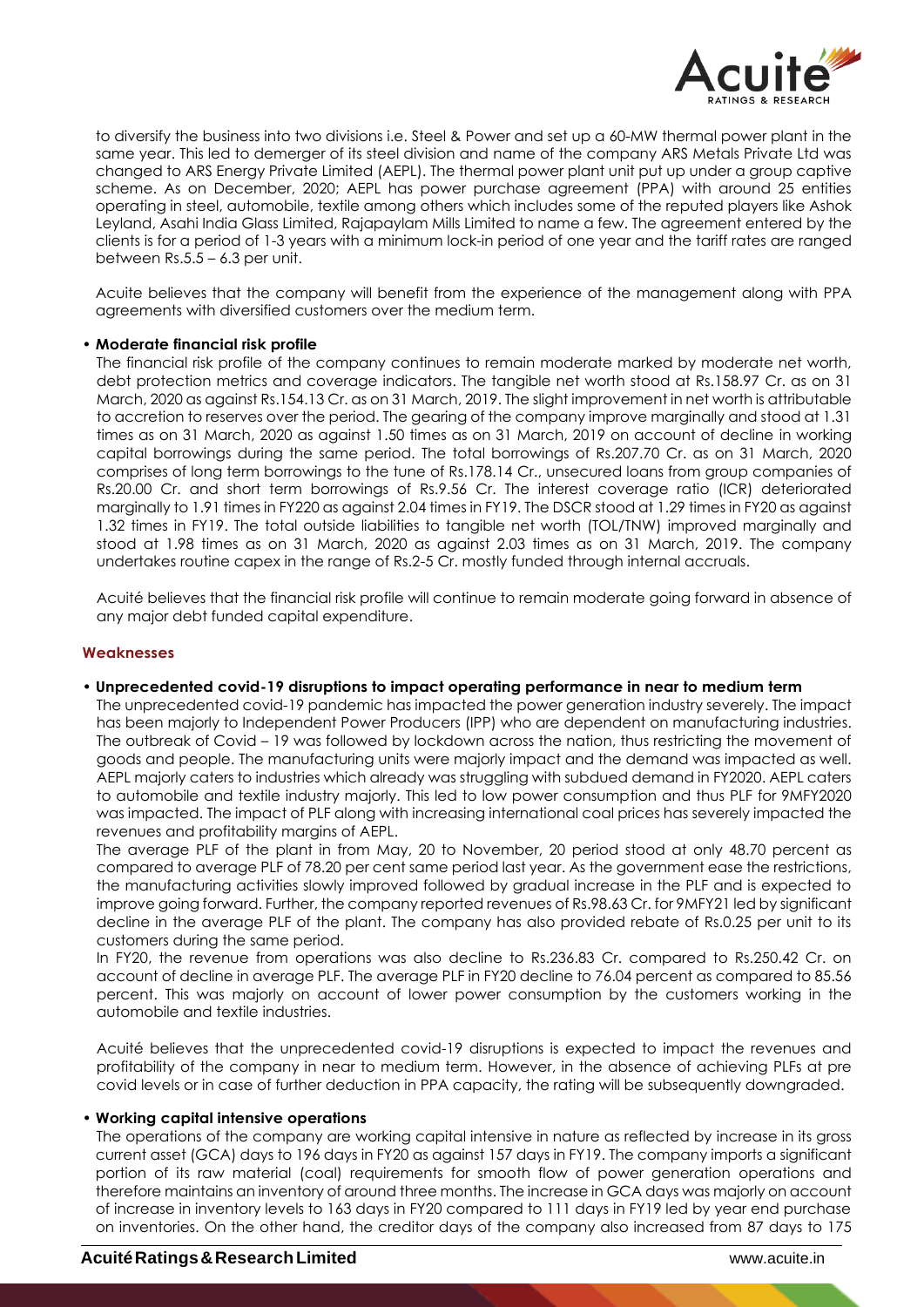

during the same period. Working capital is supported moderate credit terms from its suppliers and advances from its customers. However, the average utilization of the fund based working capital limits of the company over the last twelve months stood low at 44.48 percent ended November, 2020.

Acuité believes that the operations of the company to remain working capital intensive on account of high inventory levels maintained by the company for regular supply of power.

#### • **Renewal risk of the PPA agreements**

The company currently has signed PPAs agreements with 25 clienteles for the period of one to three years with a total tied up capacity of 41.28 MW from the earliest of 32 clienteles and total tied up capacity of 49.83 MW. In February 2021, the company will re-enter / renew / new contracts at revised rates for a period of one to three years, thus posing renewal risk followed by revenue / profitability risk. Further, the company sells about 23 percent of the power generated to its group entity 'ARS Steel and Alloy International Private Limited' leading to high group company exposure, though it is insulated in terms of regular payments and normal credit period as allowed to others. Acuité believes that ability of the company to retain the existing customers with longer PPA agreements would be the key monitorable.

#### **Rating Sensitivity**

- Improvement in average PLF and revenues while maintaining profitability margins
- Timely renewal of agreements and revision of rates with customers
- Deterioration in working capital or larger than expected debt funded capex leading to deterioration in liquidity

#### **Material covenants**

- Current ratio to be maintained above 1.33 times
- TOL/TNW to be maintained less than 4.00 percent

#### **Liquidity: Adequate**

The company has adequate liquidity marked by adequate net cash accruals to its maturing debt obligations. The company generated cash accruals of Rs.22.81Cr. for FY20 while its maturing debt obligations were Rs.9.52 Cr. for the same period. Despite impact in operations of the company, the liquidity of the company remains adequate to meet its debt obligations through advances received its group entity. Further, the company is also expecting emergency covid loan of Rs.38.00 Cr. from its lenders which will provide additional liquidity. In addition to this, the company has availed the covid-19 moratorium under Regulatory Package announced by Reserve Bank of India. Despite working capital intensive operations, the average fund based bank limit utilization remains moderate at around 44.48 percent in last six months ended November, 2020 which provides additional buffer to the liquidity position of the company. The company maintains unencumbered cash and bank balances of Rs.0.16 crore as on 31, March, 2020 and the current ratio remains moderate at 1.32 times during the same period. Acuité believes that the liquidity of the company is likely to remain adequate over the medium term on account of expected advances from its Group Company and additional funding from its lenders.

#### **Outlook: Negative**

Acuité believes that the company's credit profile will be impacted by moderation in the revenues and profitability in FY20 and 9MFY21 led by significant decline in average PLF of the plant. The rating may be downgraded in case of continued moderation in its revenues and further increase in untied capacity of the plant. The outlook may be revised to 'Stable' in case of sustained improvement in revenues led by growth in average PLF of the plant and also increase in PPA agreements with new additions leading to higher tie up in capacity.

|                               | Unit    | FY20 (Actual) | FY19 (Actual) |
|-------------------------------|---------|---------------|---------------|
| Operating Income              | Rs. Cr. | 236.83        | 250.42        |
| <b>PAT</b>                    | Rs. Cr. | 2.18          | 3.33          |
| PAT Margin                    | (%)     | 0.92          | 1.33          |
| Total Debt/Tangible Net Worth | Times   | 1.31          | 1.50          |
| <b>PBDIT/Interest</b>         | Times   | 191           | 2.04          |

#### **About the Rated Entity - Key Financials**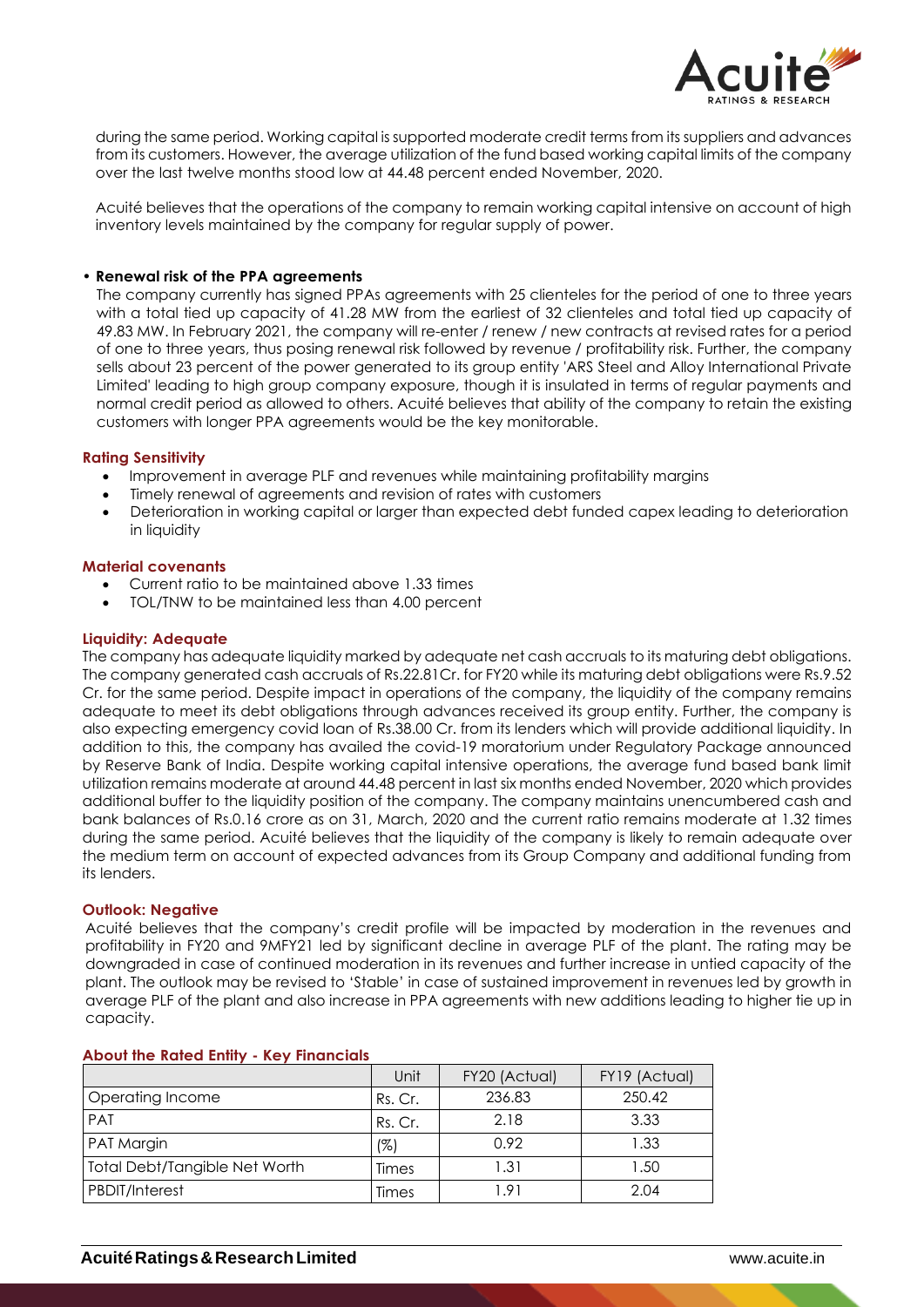

**Status of non-cooperation with previous CRA (if applicable)**

Not Available

## **Any other information**

Not Available

#### **Applicable Criteria**

- Default Recognition https://www.acuite.in/view-rating-criteria-52.htm
- Manufacturing Entities https://www.acuite.in/view-rating-criteria-59.htm
- Financial Ratios And Adjustments https://www.acuite.in/view-rating-criteria-53.htm

## **Note on complexity levels of the rated instrument**

https://www.acuite.in/view-rating-criteria-55.htm

## **Rating History (Upto last three years)**

| Name of Instrument /<br><b>Date</b><br><b>Facilities</b> |                       | Term       | Amount (Rs. Cr.) | <b>Ratings/Outlook</b>                      |
|----------------------------------------------------------|-----------------------|------------|------------------|---------------------------------------------|
|                                                          | Term Loan             | Long Term  | 49.87            | <b>ACUITE BBB+ / Stable</b><br>(Reaffirmed) |
|                                                          | Cash Credit           | Long Term  | 9.38             | <b>ACUITE BBB+ / Stable</b><br>(Reaffirmed) |
|                                                          | Term Loan             | Long Term  | 35.70            | <b>ACUITE BBB+ / Stable</b><br>(Reaffirmed) |
|                                                          | Term Loan             | Long Term  | 1.42             | <b>ACUITE BBB+ / Stable</b><br>(Reaffirmed) |
|                                                          | Term Loan             | Long Term  | 9.79             | <b>ACUITE BBB+ / Stable</b><br>(Reaffirmed) |
|                                                          | Term Loan             | Long Term  | 44.16            | <b>ACUITE BBB+ / Stable</b><br>(Reaffirmed) |
| 06-November-2019                                         | Term Loan             | Long Term  | 55.09            | <b>ACUITE BBB+ / Stable</b><br>(Reaffirmed) |
|                                                          | Cash Credit           | Long Term  | 15.62            | <b>ACUITE BBB+ / Stable</b><br>(Reaffirmed) |
|                                                          | etter of Credit       | Short Term | 56.25            | <b>ACUITE A2+</b><br>(Reaffirmed)           |
|                                                          | Letter of Credit      | Short Term | 43.75            | <b>ACUITE A2+</b><br>(Reaffirmed)           |
|                                                          | <b>Bank Guarantee</b> | Short Term | 2.25             | <b>ACUITE A2+</b><br>(Reaffirmed)           |
|                                                          | <b>Bank Guarantee</b> | Short Term | 3.75             | <b>ACUITE A2+</b><br>(Reaffirmed)           |
| 08-October-2018                                          | Term Loan             | Long Term  | 49.87            | <b>ACUITE BBB+ / Stable</b><br>(Assigned)   |
|                                                          | Cash Credit           | Long Term  | 9.38             | <b>ACUITE BBB+ / Stable</b><br>(Assigned)   |
|                                                          | Term Loan             | Long Term  | 35.70            | <b>ACUITE BBB+ / Stable</b><br>(Assigned)   |
|                                                          | Term Loan             | Long Term  | 1.42             | <b>ACUITE BBB+ / Stable</b><br>(Assigned)   |
|                                                          | <b>Term Loan</b>      | Long Term  | 9.79             | <b>ACUITE BBB+ / Stable</b><br>(Assigned)   |
|                                                          | Term Loan             | Long Term  | 44.16            | <b>ACUITE BBB+ / Stable</b><br>(Assigned)   |
|                                                          | Term Loan             | Long Term  | 55.09            | <b>ACUITE BBB+ / Stable</b><br>(Assigned)   |
|                                                          | Cash Credit           | Long Term  | 15.62            | <b>ACUITE BBB+ / Stable</b><br>(Assigned)   |
|                                                          | Letter of Credit      | Short Term | 56.25            | <b>ACUITE A2+</b><br>(Assigned)             |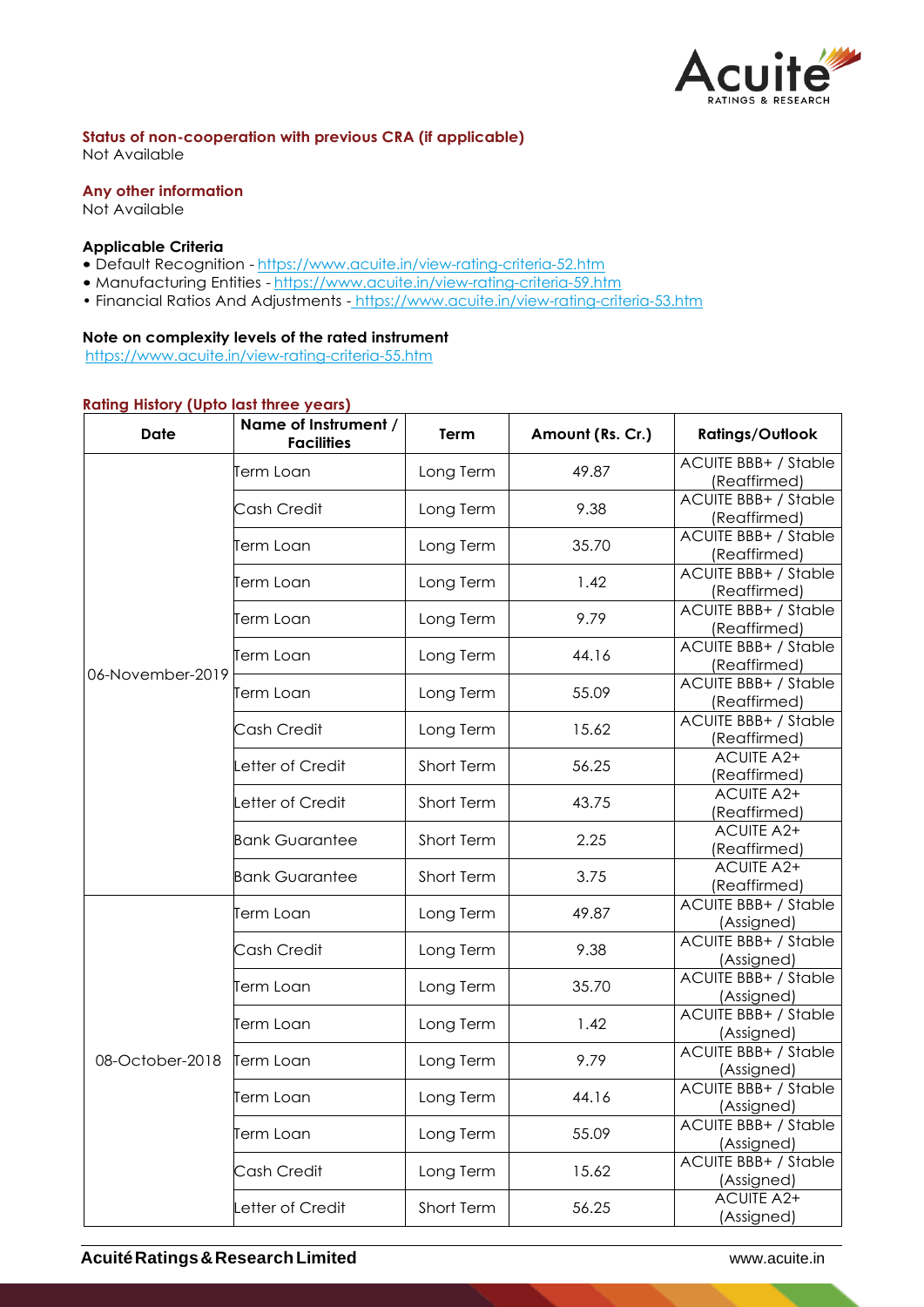

| Letter of Credit      | Short Term | 43.75 | ACUITE A2+<br>(Assigned) |
|-----------------------|------------|-------|--------------------------|
| <b>Bank Guarantee</b> | Short Term | 2.25  | ACUITE A2+<br>(Assigned) |
| <b>Bank Guarantee</b> | Short Term | 3.75  | ACUITE A2+<br>(Assigned) |

## **\*Annexure – Details of instruments rated**

| Name of the<br><b>Facilities</b> | Date of<br><b>Issuance</b> | <b>Coupon Rate</b><br>(%) | <b>Maturity Date</b>     | Size of the<br>Issue (Rs. Cr.) | <b>Ratings/Outlook</b>                                                       |
|----------------------------------|----------------------------|---------------------------|--------------------------|--------------------------------|------------------------------------------------------------------------------|
| Term Loan                        | 25-05-2017                 | 9.60                      | 30-09-2031               | 49.87                          | <b>ACUITE BBB+/ Negative</b><br>(Reaffirmed; Outlook revised<br>from Stable) |
| Cash Credit                      | <b>Not</b><br>Applicable   | <b>Not</b><br>Applicable  | <b>Not</b><br>Applicable | 9.38                           | <b>ACUITE BBB+/ Negative</b><br>(Reaffirmed; Outlook revised<br>from Stable) |
| Term Loan                        | 17-06-2017                 | 9.85                      | 30-09-2031               | 35.70                          | <b>ACUITE BBB+/ Negative</b><br>(Reaffirmed; Outlook revised<br>from Stable) |
| Term Loan                        | 08-06-2017                 | 8.65                      | 30-09-2031               | 1.42                           | <b>ACUITE BBB+/ Negative</b><br>(Reaffirmed; Outlook revised<br>from Stable) |
| Term Loan                        | 08-06-2017                 | 8.65                      | 30-09-2031               | 9.79                           | <b>ACUITE BBB+/ Negative</b><br>(Reaffirmed; Outlook revised<br>from Stable) |
| <b>Term Loan</b>                 | 21-03-2017                 | 9.40                      | 30-09-2031               | 44.16                          | <b>ACUITE BBB+/ Negative</b><br>(Reaffirmed; Outlook revised<br>from Stable) |
| Term Loan                        | 16-06-2017                 | 11.00                     | 30-09-2031               | 55.09                          | <b>ACUITE BBB+/ Negative</b><br>(Reaffirmed; Outlook revised<br>from Stable) |
| Cash Credit                      | Not<br>Applicable          | Not<br>Applicable         | Not<br>Applicable        | 15.62                          | <b>ACUITE BBB+/ Negative</b><br>(Reaffirmed; Outlook revised<br>from Stable) |
| Letter of<br>Credit              | Not<br>Applicable          | <b>Not</b><br>Applicable  | Not<br>Applicable        | 56.25                          | <b>ACUITE A2+</b><br>(Reaffirmed)                                            |
| Letter of<br>Credit              | Not<br>Applicable          | <b>Not</b><br>Applicable  | Not<br>Applicable        | 43.75                          | <b>ACUITE A2+</b><br>(Reaffirmed)                                            |
| <b>Bank</b><br>Guarantee         | Not<br>Applicable          | Not<br>Applicable         | Not<br>Applicable        | 2.25                           | <b>ACUITE A2+</b><br>(Reaffirmed)                                            |
| <b>Bank</b><br>Guarantee         | Not<br>Applicable          | Not<br>Applicable         | Not<br>Applicable        | 3.75                           | <b>ACUITE A2+</b><br>(Reaffirmed)                                            |

| Contacts                                                                                        |                                                                  |
|-------------------------------------------------------------------------------------------------|------------------------------------------------------------------|
| Analytical                                                                                      | <b>Rating Desk</b>                                               |
| Aditya Gupta<br>Vice President - Corporate and Infrastructure Sector<br>Tel: 022-49294041       | Varsha Bist<br>Senior Manager - Rating Desk<br>Tel: 022-49294011 |
| <u>aditya.gupta@acuite.in</u>                                                                   | rating.desk@acuite.in                                            |
| Nitul Dutta<br><b>Analyst - Rating Operations</b><br>Tel: 022-49294053<br>nitul.dutta@acuite.in |                                                                  |

# **About Acuité Ratings & Research:**